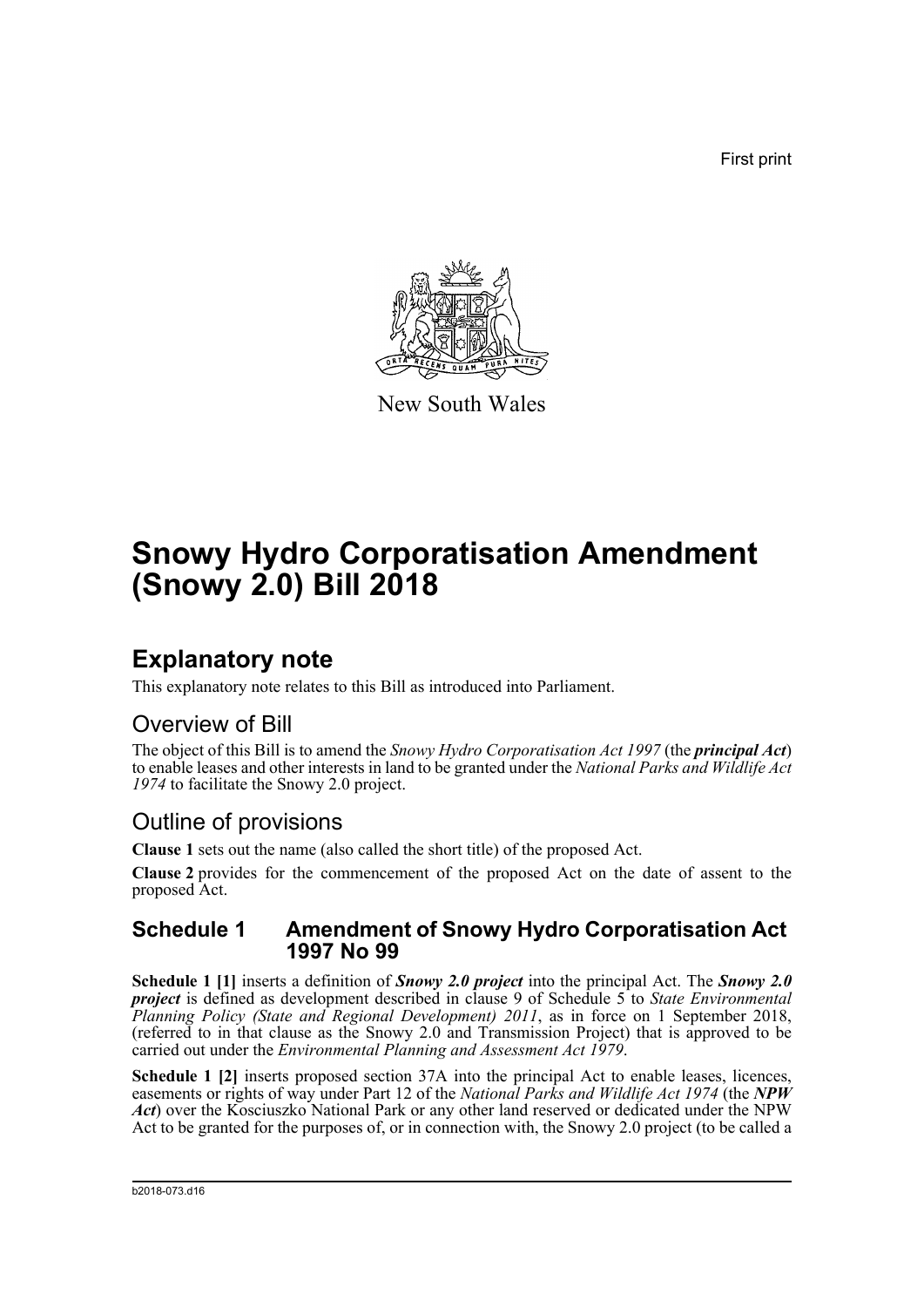*Snowy 2.0 lease*). The proposed section also provides that the Snowy Hydro Company is entitled to the grant of a Snowy 2.0 lease and contains other provisions regarding the grant of Snowy 2.0 leases.

**Schedule 1 [3]** provides that the regulations under the principal Act may modify the application of provisions of the NPW Act that specify steps precedent to the making of a plan of management under that Act in connection with the preparation, adoption or amendment of a plan of management in connection with the Snowy 2.0 project. The Minister administering the principal Act (currently the Minister for Energy and Utilities) is to consult with the Minister administering the NPW Act before recommending the making of such a regulation.

**Schedule 1 [4]** inserts proposed section 39A into the principal Act to provide that a lease, licence, easement or right of way under Part 12 of the NPW Act over the Kosciuszko National Park or any other land reserved or dedicated under the NPW Act may be granted for the purpose of enabling TransGrid (or the holder of a transmission operator's licence under the *Electricity Supply Act 1995*) to operate an electricity transmission system from the electricity generating works associated with the Snowy 2.0 project. The proposed section provides that TransGrid (or the holder of a transmission operator's licence) is entitled to such a grant and contains other provisions regarding such grants.

**Schedule 1 [4]** also inserts proposed section 39B into the principal Act to enable regulations to be made to provide that, if compensation is payable by the State for the impact on native title rights and interests of the enactment of the proposed Act or certain other conduct under the proposed Act, then the Snowy Hydro Company, TransGrid or the relevant holder of a transmission operator's licence must contribute to, or indemnify the State against, that compensation.

**Schedule 1 [5] and [6]** insert provisions into the principal Act of a savings and transitional nature and provisions that provide that a Snowy 2.0 lease for land that is part only of an existing lot is not to be taken to be a subdivision of land for the purposes of the *Conveyancing Act 1919* or the *Environmental Planning and Assessment Act 1979*.

### **Schedule 2 Amendment of National Parks and Wildlife Regulation 2009**

**Schedule 2** makes a consequential amendment to the *National Parks and Wildlife Regulation 2009*.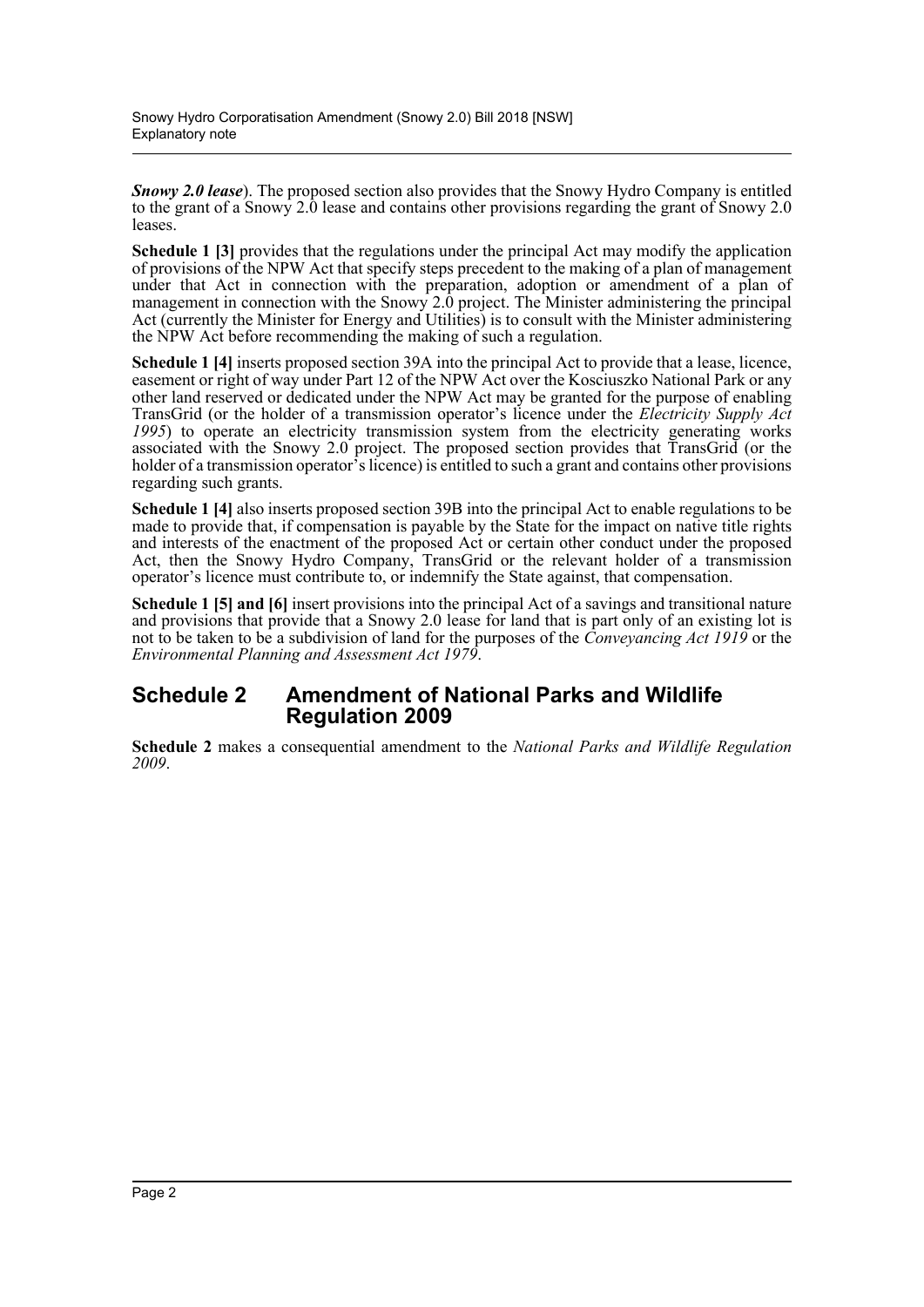First print



New South Wales

# **Snowy Hydro Corporatisation Amendment (Snowy 2.0) Bill 2018**

## **Contents**

|                   |                                                          | Page          |
|-------------------|----------------------------------------------------------|---------------|
|                   | Name of Act                                              |               |
|                   | Commencement                                             | $\mathcal{P}$ |
| <b>Schedule 1</b> | Amendment of Snowy Hydro Corporatisation Act 1997 No 99  |               |
| <b>Schedule 2</b> | Amendment of National Parks and Wildlife Regulation 2009 |               |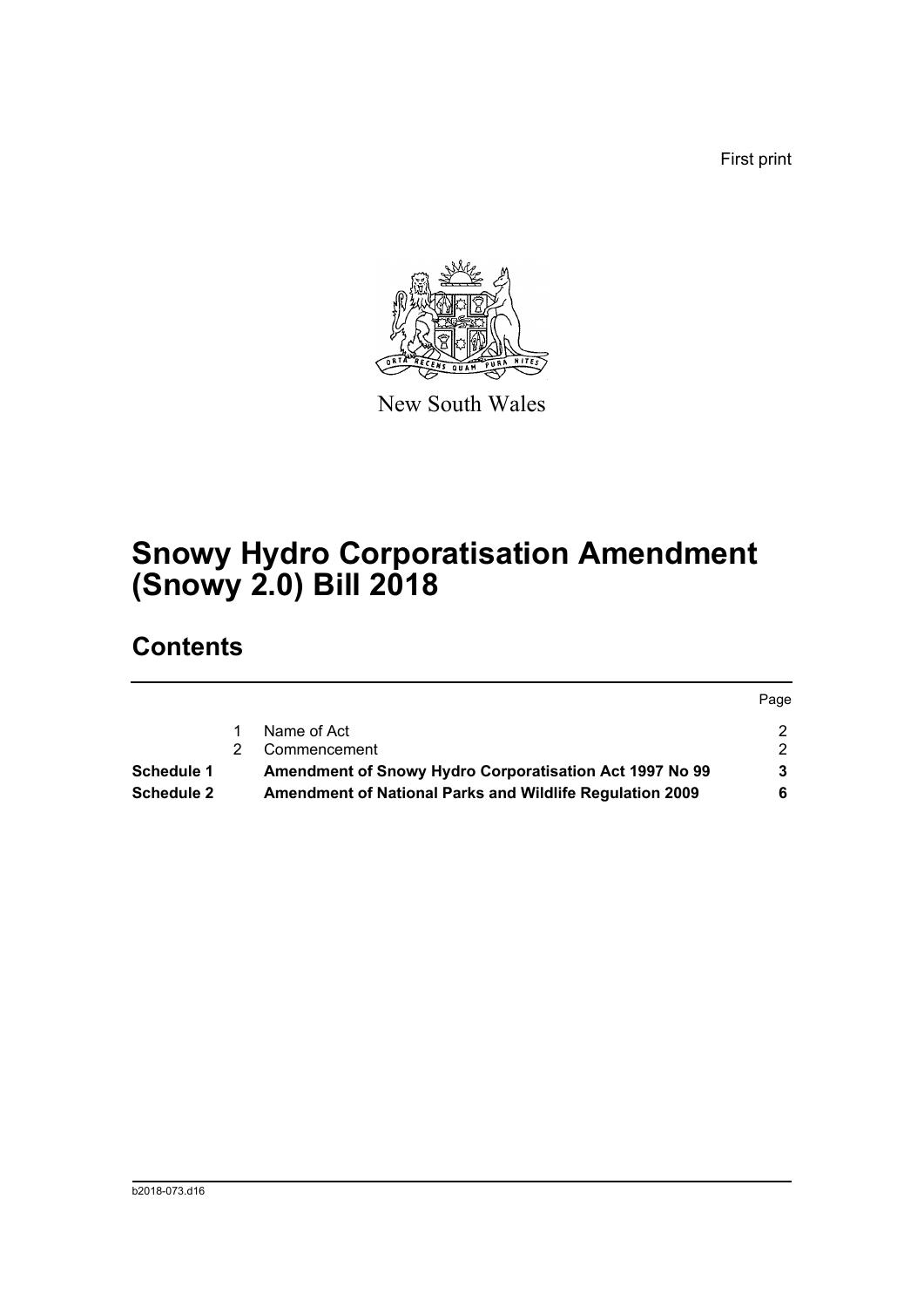

New South Wales

## **Snowy Hydro Corporatisation Amendment (Snowy 2.0) Bill 2018**

No , 2018

### **A Bill for**

An Act to amend the *Snowy Hydro Corporatisation Act 1997* to enable leases and other interests in land to be granted to facilitate the Snowy 2.0 project; and for related purposes.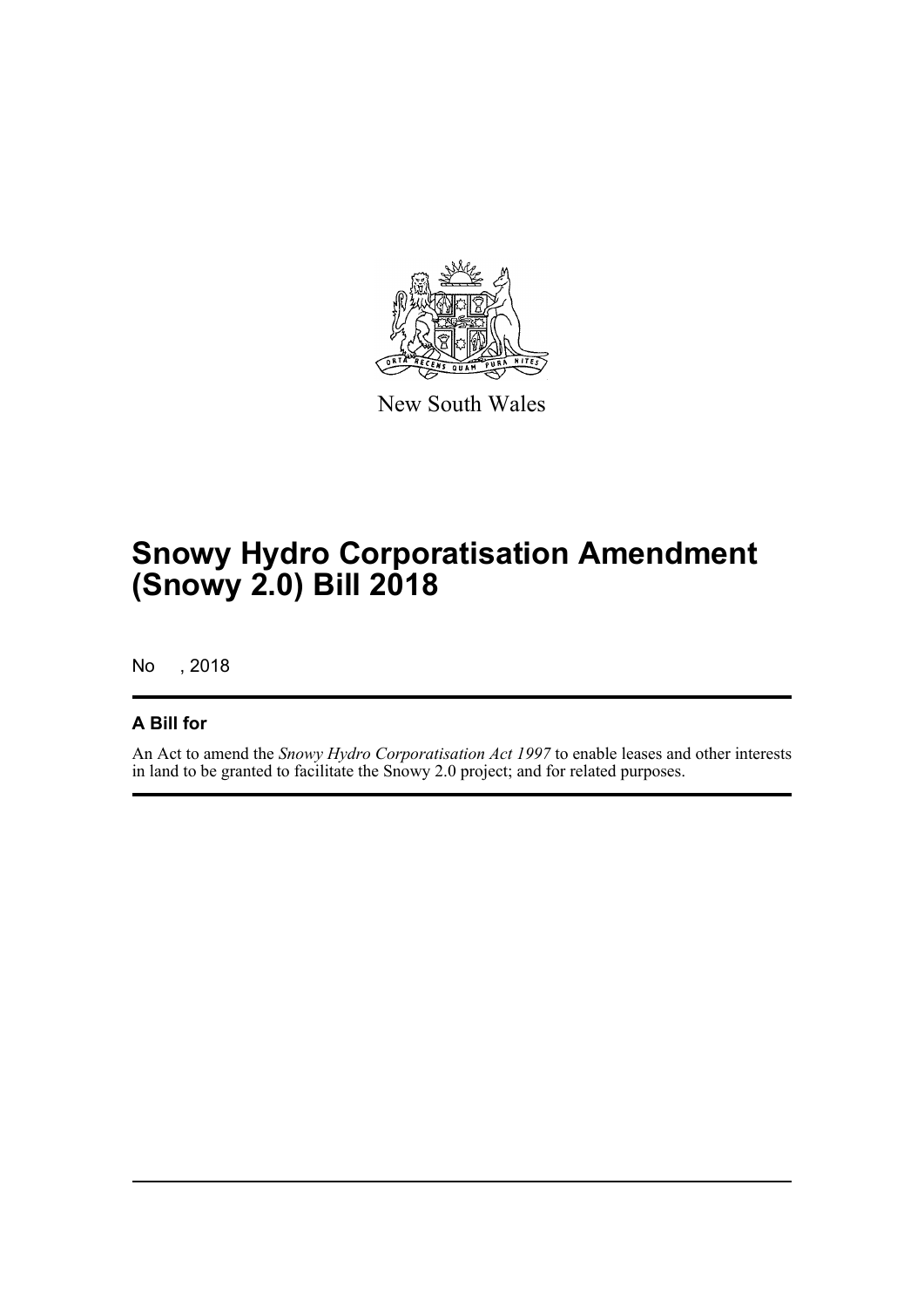<span id="page-4-1"></span><span id="page-4-0"></span>

| The Legislature of New South Wales enacts: |                                                                             |                |
|--------------------------------------------|-----------------------------------------------------------------------------|----------------|
|                                            | Name of Act                                                                 | $\mathcal{P}$  |
|                                            | This Act is the Snowy Hydro Corporatisation Amendment (Snowy 2.0) Act 2018. | 3              |
|                                            | Commencement                                                                | $\overline{4}$ |
|                                            | This Act commences on the date of assent to this Act.                       | 5              |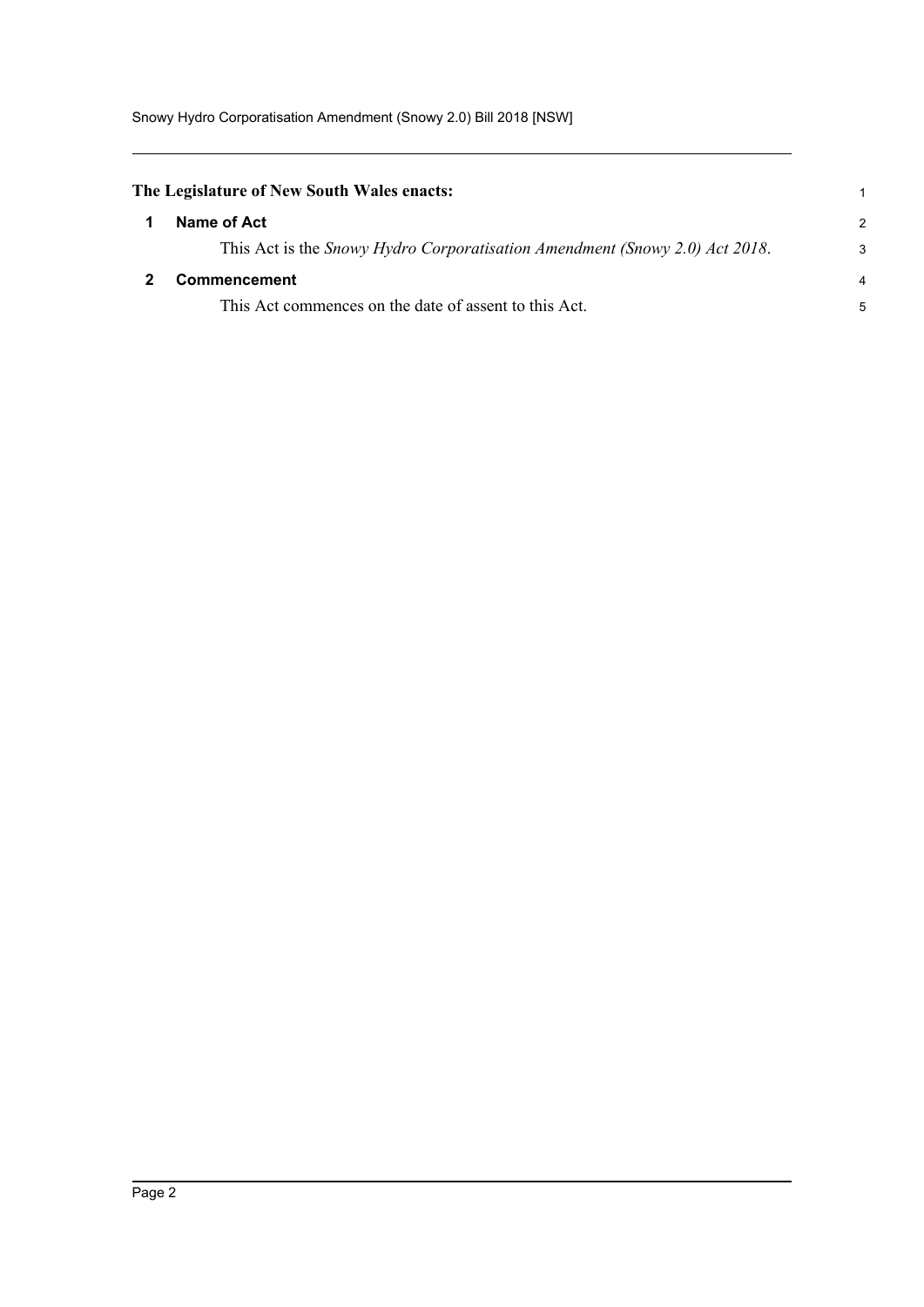### <span id="page-5-0"></span>**Schedule 1 Amendment of Snowy Hydro Corporatisation Act 1997 No 99**

#### **[1] Section 4 Definitions**

Insert in alphabetical order in section 4 (1):

*Snowy 2.0 project* means development described in clause 9 of Schedule 5 to *State Environmental Planning Policy (State and Regional Development) 2011*, as in force on 1 September 2018, (referred to in that clause as the Snowy 2.0 and Transmission Project) that is approved to be carried out under the *Environmental Planning and Assessment Act 1979*.

1  $\overline{2}$ 

#### **[2] Section 37A**

Insert after section 37:

#### **37A Lease, licence etc under NPW Act for Snowy 2.0 project**

- (1) The power to grant one or more leases, licences, easements or rights of way under Part 12 of the NPW Act over the Kosciuszko National Park or any other land reserved or dedicated under the NPW Act may be exercised for the purposes of, or in connection with, the Snowy 2.0 project.
- (2) Despite any of the provisions of the NPW Act, the Snowy Hydro Company is entitled to such a grant by the Minister administering the NPW Act for the purposes of, and in connection with, the Snowy 2.0 project (called a *Snowy 2.0 lease*).
- (3) Without limiting subsections (1) and (2), such a grant may be made despite:
	- (a) the objects of the NPW Act, and
	- (b) the management principles for national parks set out in section 30E of the NPW Act, and
	- (c) the purpose of the grant not being a purpose listed in section 151A of the NPW Act, and
	- (d) the Minister administering the NPW Act not being satisfied of the matters set out in section 151B of the NPW Act.
- (4) However, the Minister administering the NPW Act is to have regard to the matters set out in subsection (3) when determining the conditions (if any) that should be attached to any such grant.
- (5) A Snowy 2.0 lease is to expire on 31 May 2077 (being the date of expiry of the Snowy park lease).
- (6) A Snowy 2.0 lease may contain provisions for its variation or revocation.
- (7) A Snowy 2.0 lease is to make provision for public access to those stored waters of the Snowy Mountains Hydro-electric Scheme that have been previously available for public recreation.

#### **[3] Section 38 Management plan for Snowy hydro undertaking**

Insert after section 38 (3):

- (4) The regulations under this Act may modify the application of provisions of the NPW Act that specify steps precedent to the making of a plan of management relating to the Snowy 2.0 project.
- (5) Regulations under subsection (4) must not be made unless the Minister certifies to the Governor that the Minister has: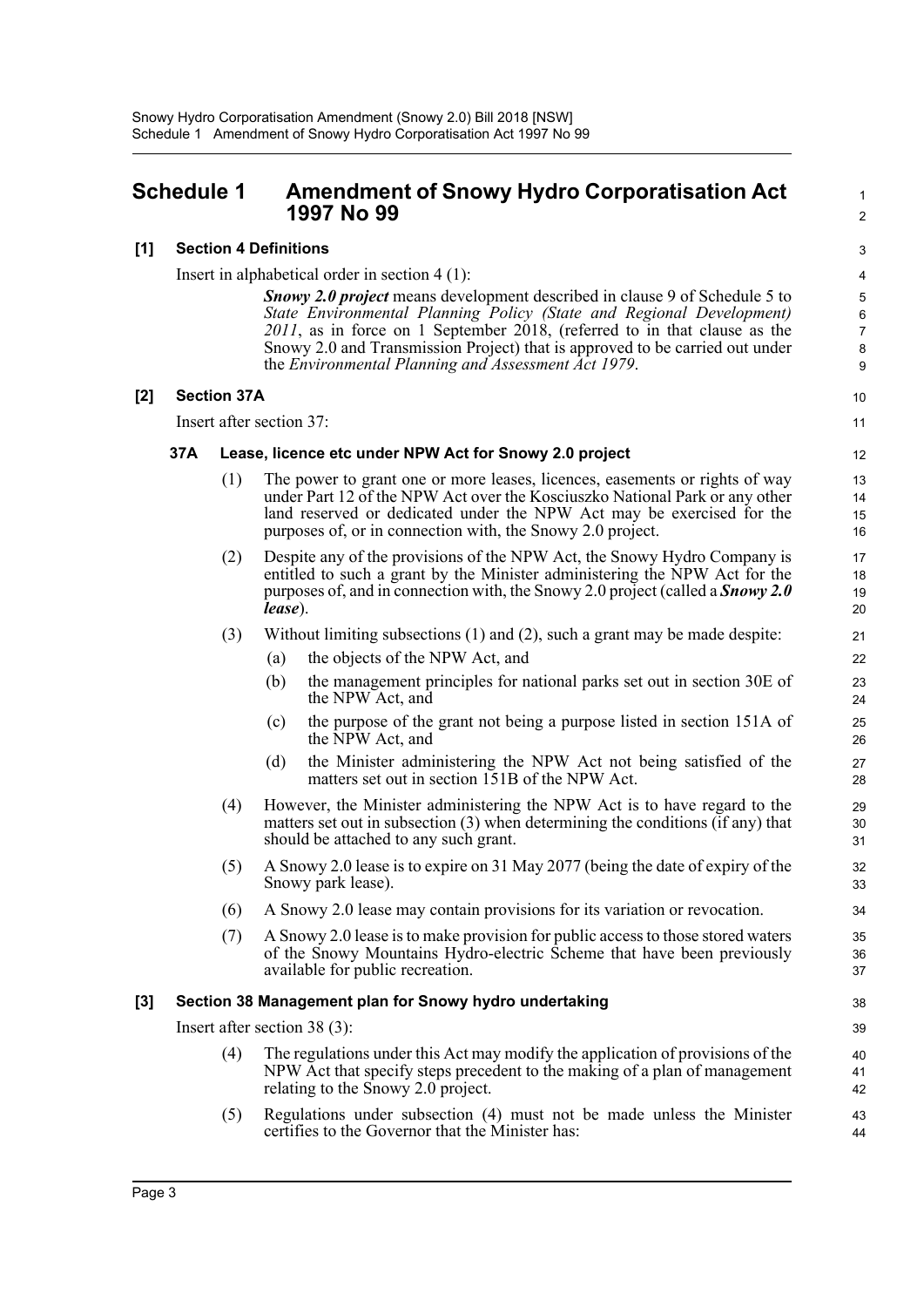|     |     |                          | (a)                                                                     | consulted with the Minister administering the NPW Act in connection<br>with those regulations, and                                                                                                                                                                                                                                                                                                                                                                                  | $\mathbf{1}$<br>$\overline{2}$   |
|-----|-----|--------------------------|-------------------------------------------------------------------------|-------------------------------------------------------------------------------------------------------------------------------------------------------------------------------------------------------------------------------------------------------------------------------------------------------------------------------------------------------------------------------------------------------------------------------------------------------------------------------------|----------------------------------|
|     |     |                          | (b)                                                                     | given that Minister at least 28 days to make submissions regarding those<br>regulations.                                                                                                                                                                                                                                                                                                                                                                                            | $\mathsf 3$<br>$\overline{4}$    |
| [4] |     | Sections 39A and 39B     |                                                                         |                                                                                                                                                                                                                                                                                                                                                                                                                                                                                     | 5                                |
|     |     | Insert after section 39: |                                                                         |                                                                                                                                                                                                                                                                                                                                                                                                                                                                                     | 6                                |
|     | 39A |                          | Lease, licence etc under NPW Act for Snowy 2.0 electricity transmission |                                                                                                                                                                                                                                                                                                                                                                                                                                                                                     |                                  |
|     |     | (1)                      |                                                                         | The power to grant a lease, licence, easement or right of way under Part 12 of<br>the NPW Act over the Kosciuszko National Park or any other land reserved or<br>dedicated under the NPW Act may be exercised for the purposes of enabling<br>TransGrid (or the holder of a transmission operator's licence under the<br>Electricity Supply Act 1995) to operate an electricity transmission system from<br>the electricity generating works associated with the Snowy 2.0 project. | 8<br>9<br>10<br>11<br>12<br>13   |
|     |     | (2)                      |                                                                         | TransGrid (or the holder of a transmission operator's licence) is entitled to<br>such a grant by the Minister administering the NPW Act for the purposes of,<br>and in connection with, the Snowy 2.0 electricity transmission system.                                                                                                                                                                                                                                              | 14<br>15<br>16                   |
|     |     | (3)                      |                                                                         | The term of such a grant may be the same as the term of a Snowy 2.0 lease.                                                                                                                                                                                                                                                                                                                                                                                                          | 17                               |
|     |     | (4)                      |                                                                         | Such a grant may contain provisions for its variation or revocation.                                                                                                                                                                                                                                                                                                                                                                                                                | 18                               |
|     |     | (5)                      |                                                                         | The regulations may modify the application of provisions of Part 12 of the<br>NPW Act that specify steps precedent to such a grant.                                                                                                                                                                                                                                                                                                                                                 | 19<br>20                         |
|     |     | (6)                      |                                                                         | Regulations under subsection (5) must not be made unless the Minister<br>certifies to the Governor that the Minister has:                                                                                                                                                                                                                                                                                                                                                           | 21<br>22                         |
|     |     |                          | (a)                                                                     | consulted with the Minister administering the NPW Act in connection<br>with those regulations, and                                                                                                                                                                                                                                                                                                                                                                                  | 23<br>24                         |
|     |     |                          | (b)                                                                     | given that Minister at least 28 days to make submissions regarding those<br>regulations.                                                                                                                                                                                                                                                                                                                                                                                            | 25<br>26                         |
|     | 39B |                          |                                                                         | Contributions and indemnification for compensation for impact on native title                                                                                                                                                                                                                                                                                                                                                                                                       | 27                               |
|     |     | (1)                      |                                                                         | The regulations may provide that, if compensation is payable by the State for<br>the impact of any of the following conduct on native title rights and interests<br>within the meaning of the <i>Native Title Act 1993</i> of the Commonwealth<br>(relevant conduct), the Snowy Hydro Company, TransGrid or the holder of a<br>transmission operator's licence must contribute to, or indemnify the State<br>against, that compensation:                                            | 28<br>29<br>30<br>31<br>32<br>33 |
|     |     |                          | (a)                                                                     | the enactment of the Snowy Hydro Corporatisation Amendment<br>$(Snowy 2.0)$ Act 2018,                                                                                                                                                                                                                                                                                                                                                                                               | 34<br>35                         |
|     |     |                          | (b)                                                                     | the grant of a lease, licence, easement or right of way referred to in<br>section 37A or 39A,                                                                                                                                                                                                                                                                                                                                                                                       | 36<br>37                         |
|     |     |                          | (c)                                                                     | the grant of development consent or approval under the <i>Environmental</i><br><i>Planning and Assessment Act 1979</i> in connection with any part of the<br>Snowy 2.0 project,                                                                                                                                                                                                                                                                                                     | 38<br>39<br>40                   |
|     |     |                          | (d)                                                                     | the preparation, adoption or amendment of a plan of management under<br>the NPW Act in connection with the Snowy 2.0 project.                                                                                                                                                                                                                                                                                                                                                       | 41<br>42                         |
|     |     | (2)                      |                                                                         | Any amount payable to the State under this section is recoverable by the State<br>as a debt in a court of competent jurisdiction.                                                                                                                                                                                                                                                                                                                                                   | 43<br>44                         |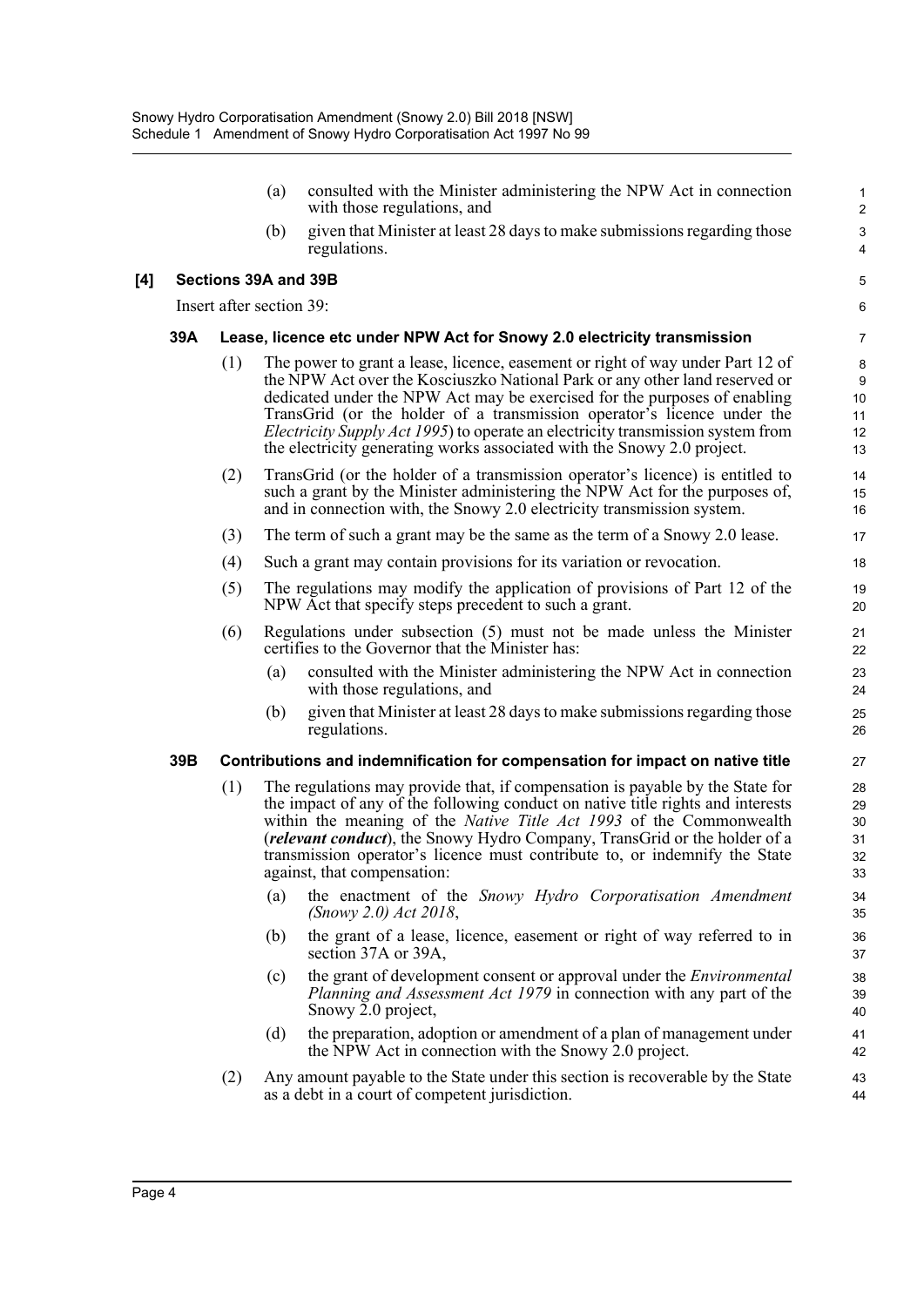| (3) |  |  | The regulations may make provision for or with respect to: |
|-----|--|--|------------------------------------------------------------|
|-----|--|--|------------------------------------------------------------|

(a) contributions to, or indemnification against, compensation payable by the State for the impact of any relevant conduct on native title rights and interests, and

16 17

18 19 20

(b) conferring jurisdiction on the Land and Environment Court to resolve disputes between the State and the Snowy Hydro Company, TransGrid or the holder of a transmission operator's licence concerning the allocation of responsibility for the payment of compensation for the impact of the relevant conduct on native title rights and interests.

#### **[5] Schedule 4 Savings, transitional and other provisions**

Insert after clause 1 (3):

(4) Without limiting subclauses (1) and (2), regulations made for the purposes of this clause may amend this Schedule to provide for additional or different savings and transitional provisions instead of including the provisions in the regulations.

#### **[6] Schedule 4**

Insert at the end of the Schedule:

### **Part 5 Provisions consequent on enactment of Snowy Hydro Corporatisation Amendment (Snowy 2.0) Act 2018**

#### **7 Management plans for Snowy 2.0 project**

- (1) During the period of 3 years beginning on first approval being granted under the *Environmental Planning and Assessment Act 1979* for any part of the Snowy 2.0 project, section 81 (4) of the *National Parks and Wildlife Act 1974* does not operate to prohibit operations being undertaken in relation to the Snowy 2.0 project that are not in accordance with *Kosciuszko National Park Plan of Management 2006*.
- (2) During the period beginning on the commencement of this clause and ending on 1 January 2024, section 81 (4) of the *National Parks and Wildlife Act 1974* does not operate to prohibit operations being undertaken in relation to the Snowy 2.0 project that are not in accordance with the *Snowy Management Plan* set out in Schedule 2 to the *Snowy Management Plan Procedures Agreement* dated 3 June 2002 as incorporated by clause 5 of the *Kosciuszko National Park Plan of Management 2006*.

#### **8 Snowy 2.0 leases not subdivisions under other legislation**

- (1) Despite section 23F of the *Conveyancing Act 1919*, the Registrar-General must not refuse to register a Snowy 2.0 lease (as referred to in section 37A) merely because:
	- (a) it is a lease of part of an existing lot that is not shown on a current plan (within the meaning of that Act), and
	- (b) the boundaries of each part into which the land concerned is divided as a result of the lease do not follow the boundaries of an existing lot.
- (2) The grant of a Snowy 2.0 lease (as referred to in section 37A) is taken not to be a subdivision of land for the purposes of the *Environmental Planning and Assessment Act 1979*.